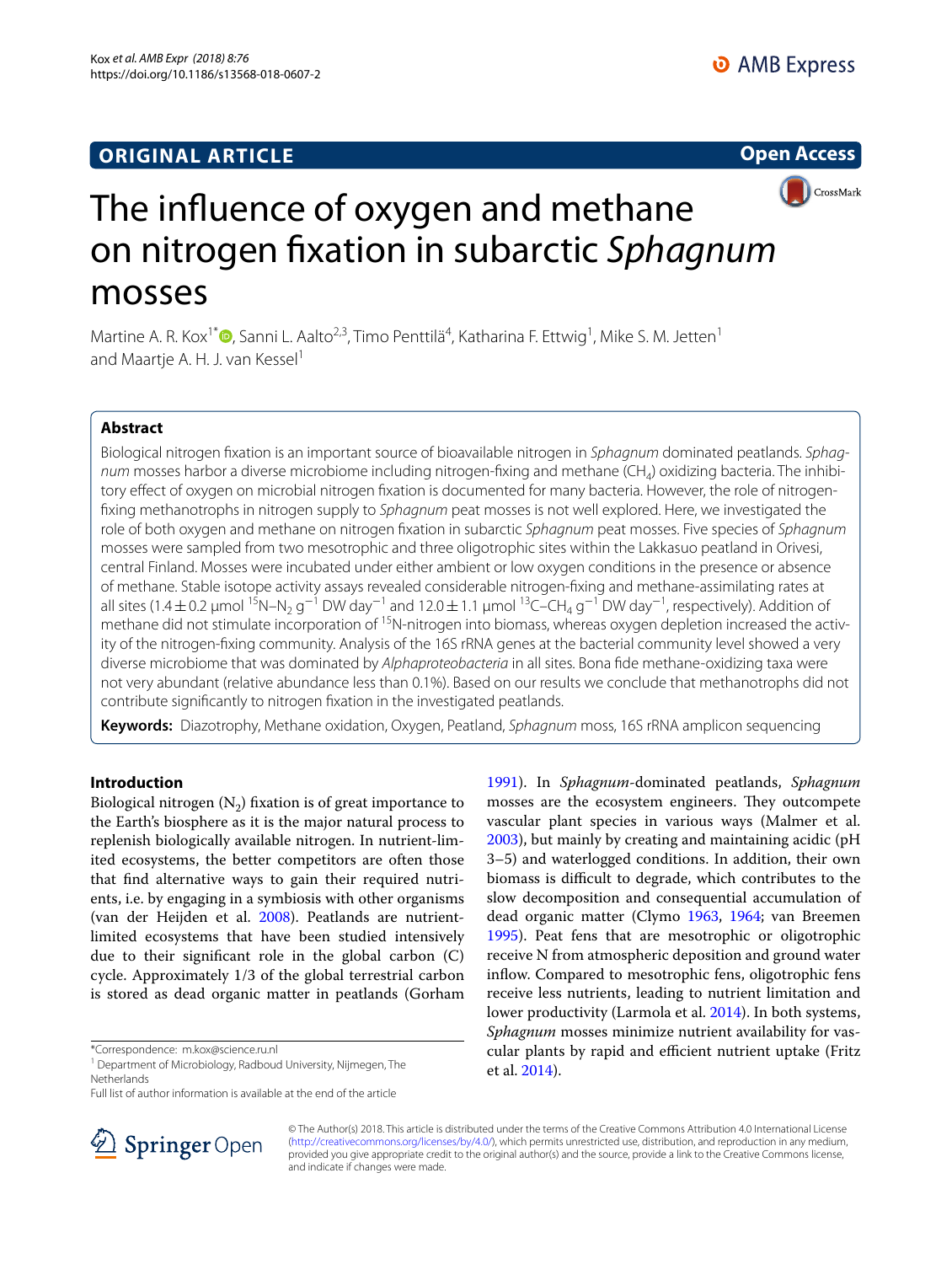In these nutrient-limited peatlands, *Sphagnum* circumvents N-limitation by engaging in a relationship with  $N_2$ fxing microorganisms (diazotrophs). Diazotrophs convert atmospheric  $N_2$  to ammonia (NH<sub>3</sub>). This is a costly process (16 ATP per  $N_2$  molecule) catalyzed by an oxygen  $(O_2)$  sensitive nitrogenase enzyme (Postgate [1982](#page-7-6)). In nature, diazotrophs are abundant, diverse and exist as free-living state as well as in symbiosis with plants. Many moss species are known to harbor a diverse diazotrophic community (Leppänen et al. [2013](#page-7-7); Vile et al. [2014;](#page-8-2) Knorr et al. [2014;](#page-7-8) Kox et al. [2016](#page-7-9); Weston et al. [2015\)](#page-8-3). The diazotrophic activity associated with *Sphagnum* supports and explains high concentrations of N in *Sphagnum* biomass (Vile et al. [2014\)](#page-8-2). Although it is evident that the mosses beneft from the N supply by diazotrophs, the benefts for the microorganism are less apparent. Especially, since it was recently postulated that optimal conditions for diazotrophic microorganisms and the moss-host are very diferent (van den Elzen et al. [2017](#page-8-4)).

Biological  $N<sub>2</sub>$  fixation activity is most commonly determined using the acetylene reduction assay (Hardy et al. [1968](#page-7-10)). Initial studies on the *Sphagnum* association with  $N_2$  fixing partners indicated that mainly cyanobacteria contributed to the incorporation of N in *Sphagnum* biomass (Berg et al. [2012](#page-7-11); Lindo et al. [2013\)](#page-7-12). Although the acetylene reduction assay is a sensitive and easy way to determine  $N_2$  fixing activity, acetylene itself is an irreversible inhibitor of the methane monooxygenase enzyme in methane  $(CH_4)$  oxidizing bacteria (methanotrophs). This prevents methanotrophs from metabolizing carbon, ultimately leading to cell death. Due to the use of acetylene to measure  $N_2$  fixation rates, the role of diazotrophic methanotrophs may have been underestimated (Leppänen et al. [2013;](#page-7-7) Vile et al. [2014\)](#page-8-2). As an alternative method to measure  $N_2$  fixation, <sup>15</sup>N–nitrogen  $($ <sup>15</sup>N–N<sub>2</sub>) stable isotope incorporation can be used. With this method, Vile et al. [\(2014\)](#page-8-2) showed a signifcant contribution of CH<sub>4</sub> dependent N<sub>2</sub> fixation to the *Sphagnum* N-pool (Vile et al. [2014\)](#page-8-2). Several *Sphagnum* 16S rRNA gene-based microbiome studies indicated that *Alphaproteobacteria* were the most abundant  $N_2$  fixing bacteria (Bragina et al. [2012,](#page-7-13) [2014](#page-7-14); Shcherbakov et al. [2013;](#page-8-5) Warren et al. [2017\)](#page-8-6). In addition, diversity studies based on nitrogenase *nifH* gene also showed that *Alphaproteobacteria* were highly represented (Bragina et al. [2012](#page-7-13); Vile et al. [2014](#page-8-2); Kox et al. [2016](#page-7-9); Warren et al. [2017](#page-8-6)). Some of these N2 fxing *Alphaproteobacteria* were found to be methanotrophs (i.e. type II *Methylosinus* spp., *Methylocystis* spp.) as well.

Methanotrophs associated with *Sphagnum* mosses have been shown to support moss growth by producing carbon dioxide  $(CO<sub>2</sub>)$  which is subsequently taken up by *Sphagnum*, especially under CO<sub>2</sub> limiting conditions

(Raghoebarsing et al.  $2005$ ; Kip et al.  $2010$ ). The methanotrophs are hypothesized to benefit from  $O<sub>2</sub>$  produced by *Sphagnum* and by being protected from predators inside *Sphagnum*'s hyaline cells (Kostka et al. [2016](#page-7-16)). However, activity measurements of methanotrophic diazotrophs in environmental *Sphagnum* moss samples have yielded contrasting results (Larmola et al. [2014](#page-7-4); Leppänen et al. [2014\)](#page-7-17). Due to the high energy demand of  $N<sub>2</sub>$  fixation, a methanotrophic diazotroph requires high methanotrophic activity in order to sustain  $N_2$  fixation. Therefore, parameters controlling methanotrophy supposedly contribute to the observed variability in the  $CH<sub>4</sub>$ dependent  $N_2$  fixation (Ho and Bodelier [2015](#page-7-18)). To this point, the composition of the active  $N_2$  fixing community associated with *Sphagnum* and factors that afect this activity have been investigated in only a few studies (Ho and Bodelier [2015](#page-7-18)). The microorganisms involved in biological  $N<sub>2</sub>$  fixation have been identified, but their relative importance and factors controlling their activity remain unresolved (Ho and Bodelier [2015](#page-7-18)).

The aim of this study was to elucidate the effect of  $O_2$ and  $CH_4$  on N<sub>2</sub> fixation in *Sphagnum* mosses of oligotrophic and mesotrophic subarctic *Sphagnum*-dominated peatlands. *Sphagnum* mosses were sampled from two mesotrophic and three oligotrophic sites (Lakkasuo peatland in Orivesi, Finland). Sphagnum mosses were incubated under either ambient or low oxygen conditions in the presence or absence of <sup>13</sup>C-labeled CH<sub>4</sub> and <sup>15</sup>N-labeled N<sub>2</sub>. Higher N<sub>2</sub> fixation activity is expected for severe nutrient limited conditions (oligotrophic) compared to mesotrophic conditions. On the other hand, more bufered conditions and higher pH prevailing in mesotrophic peatlands have previously been shown to be beneficial to  $N_2$  fixation (van den Elzen et al. [2017](#page-8-4)). We hypothesize that CH<sub>4</sub> will stimulate  $N_2$  fixation activity and this activity will be highest in low  $O_2$  conditions.

# **Materials and methods**

## **Site description and experimental set‑up**

The study was performed in the subarctic, nutrient limited mire complex Lakkasuo in central Finland (61°47′N 24°18′E; 150 m.a.s.l.). Lakkasuo is a well-studied boreal mire complex, with an annual N input via rainwater of 0.40 g N m<sup>−</sup><sup>2</sup> year<sup>−</sup><sup>1</sup> (Laine [2004\)](#page-7-19). *Sphagnum* mosses were collected in September 2014 from oligotrophic and mesotrophic fens and a rainwater-fed bog within the same peatland basin (Additional fle [1](#page-6-0): Table S1). The mesotrophic fen site dominated by *Sphagnum subsecundum* (site A) was a wet fen system, whereas mesotrophic fen site B with *Sphagnum obtusum* was drier. The oligotrophic fen site was naturally divided in two patches where *Sphagnum fallax* (site C) and *Sphagnum papillosum* (site D), respectively, were dominant. The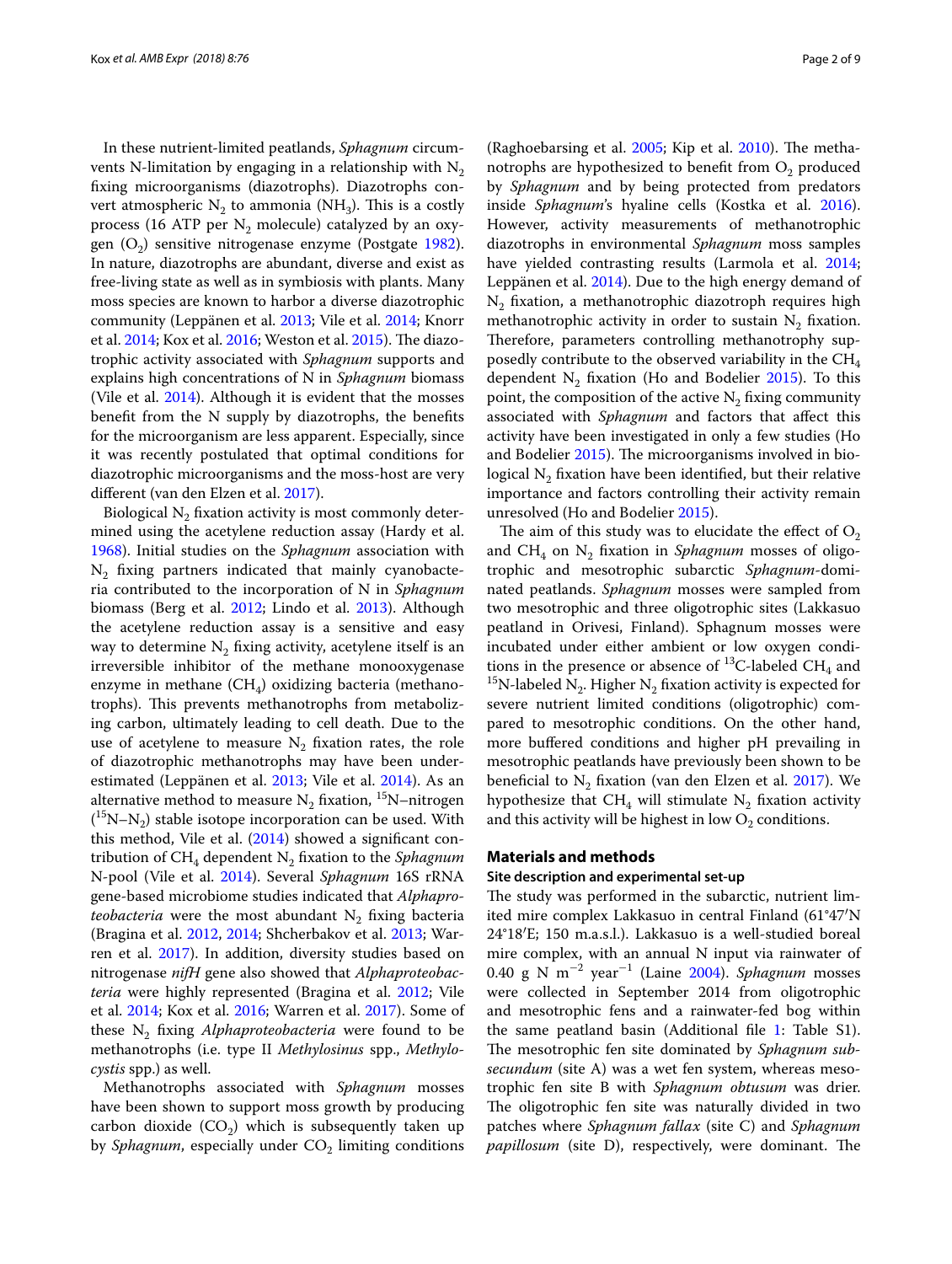rainwater-fed bog site was dominated by *Sphagnum majus* (site E). See Additional file [1:](#page-6-0) Table S2 for a full overview of the site vegetation index.

# **Incubations**

To test whether availability of  $O_2$  and/or CH<sub>4</sub> would afect microbial N2 fxation rates, *Sphagnum* mosses were incubated under two different  $O_2$  concentrations (ambient and depleted) and with or without  $^{13}$ C–CH<sub>4</sub>.  $N_2$  fixation and CH<sub>4</sub> oxidation activity were estimated by measuring the incorporation of  ${}^{15}N-N_2$  and  ${}^{13}C$ –CH<sub>4</sub> respectively. To correct for the natural presence of  $^{15}N$ and  ${}^{13}C$  in the moss, controls were incubated without any labelled gasses.

Per treatment, moss samples (10 plantlets per bottle, top 3 cm) from each site were incubated in 180 ml plastic Scholl fasks and closed with septum containing screw-caps. Before incubation, the fresh weight (FW) of the mosses was determined. All bottles received 5%  $15N-N<sub>2</sub>$  in the headspace, except for the background controls.  $^{13}$ C–CH<sub>4</sub> treated samples received additionally 5%  $^{13}$ C–CH<sub>4</sub> in the headspace. The headspace of the ambient  $O_2$  condition consisted of air. Low  $O_2$  conditions were achieved by replacing (four cycles of vacuum—helium gassing) the headspace with an artifcial gas mixture consisting of  $N_2$  gas (80%),  $CO_2$  (0.04%) and helium (20%). Oxygen was not added, so that the only source of oxygen was photosynthesis by the mosses. Samples were incubated for 48 h outside under prevailing light and temperature conditions (Jyväskylä, Finland, September 2014).

# **Stable isotope incorporation**

After the incubation, moss samples were stored at −20 °C. Next, samples were freeze-dried using an Alpha 1-4LD plus (Martin Christ GmbH, Osterode am Harz, Germany) and stored at  $-20$  °C. Dried stems from each treatment were pooled and disrupted using a beadbeater at 1500 rpm for 3 min (Microdismembrator U, B. Braun Biotech Int., Meisungen, Germany). To determine the fraction of  $^{15}N$  and  $^{13}C$  incorporated in plant biomass, approximately 5 and 0.225 mg, respectively, were put into  $5\times8$  mm tin cups in duplo. Next, samples were combusted by fash combustion (1800 °C) on a CNS analyzer (EA 1110 Carlo Erba, Thermo Fisher Scientific, Waltham, MA, USA) coupled to an Isotopic Ratio Mass Spectrometer (Finnigan DeltaPlus, Thermo Electro GmbH, Bremen Germany) via an interface (Conflo III, Thermo Electro GmbH, Bremen, Germany). 15N and 13C content of all mosses before incubation were uniform.

The  ${}^{15}N-N_2$  fixation rates were calculated by correcting the  $\delta N$  of the enriched plant material for the natural  $^{15}N$ content, after which the corrected  $^{15}N$  increase was converted to <sup>15</sup>N–N<sub>2</sub> fixation rates (μmol N  $g^{-1}$  DW day<sup>-1</sup>).

 $^{13}$ C–CH<sub>4</sub> oxidation rates were calculated in a similar fashion as the  ${}^{15}N-N_2$  fixation rates. First, the background  $13C$  label was subtracted from the measured increase in  $13C$  of the biomass. The corrected  $13C$  increase was subsequently converted into  ${}^{13}$ C–CH<sub>4</sub> oxidation rates.

#### **Porewater composition**

At each site pH was measured and pore water samples were taken using rhizons (pore size  $2 \mu m$ ; 5 cm length) at the surface (0 cm), 5, 10 and 15 cm depth. Element concentrations of Al, Ca, Fe, K, Mg, Mn, Na, P, S, Si and Zn in pore water (10 ml, acidified with 1 ml  $HNO<sub>3</sub>$ ) were analyzed by inductively coupled plasma optical emission spectroscopy (ICP-OES iCAP 6000, Thermo Fisher Scientific, Waltham, MA, USA). Concentrations of  $NH_4^+$ ,  $NO<sub>3</sub><sup>-</sup>$ ,  $PO<sub>4</sub><sup>3-</sup>$  were analyzed colorimetrically with a 3 Auto Analyzer system (Bran and Luebbe GmbH, Norderstedt, Germany) using ammonium molybdate (Henriksen [1965](#page-7-20)), hydrazine sulfate (Kamphake et al. [1967](#page-7-21)) or salicy-late (Grasshoff and Johannsen [1972\)](#page-7-22). Cl was determined with a Technicon Flame Photometer IV Control (Bran and Luebbe, Norderstedt, Germany).

To determine the concentration of dissolved methane, 3 ml exetainers (Labco, Ceredigion, UK) were prepared with 1 g of NaCl and closed with a septum cap. Next, 1 ml of the porewater collected via rhizons was added to the closed exetainers immediately after sampling. The pressure in the vials was measured and the  $CH<sub>4</sub>$  concentration in the headspace of the exetainer was measured using the GC as described above.

#### **Olsen‑P determination**

Digestion of dried and ground *Sphagnum* tissue was performed to obtain the Olsen P concentration as described (van den Elzen et al. [2017](#page-8-4)). In brief, samples were heated to 120 °C for 45 min in a mixture of 500  $\mu$ l HNO<sub>3</sub> (65% w/w) with 200  $\mu$ l H<sub>2</sub>O<sub>2</sub> (30% w/w). Next, samples were diluted with demineralized water and measured by inductively-coupled plasma emission spectrometry (IRIS Intrepid II, Thermo Electron corporation, Franklin, MA, USA).

#### **DNA extraction and 16S rRNA gene amplifcation**

*Sphagnum* mosses for molecular analysis were sampled directly from the feld and immediately put in liquid nitrogen. In the laboratory, samples were stored at  $-80$  °C. DNA extraction was performed on 0.5 g of sample (fresh weight), using the FastDNA SPIN kit for soil (MP Biomedicals, Santa Ana, CA, USA), following manufacturers protocol. Beadbeating was increased to  $2 \times 1.5$  min at 50 Hz using a tissue lyser (LT, Qiagen, Hilden, Germany) DNA yield was assessed using Qubit fluorometric analysis (Thermo Fisher Scientific,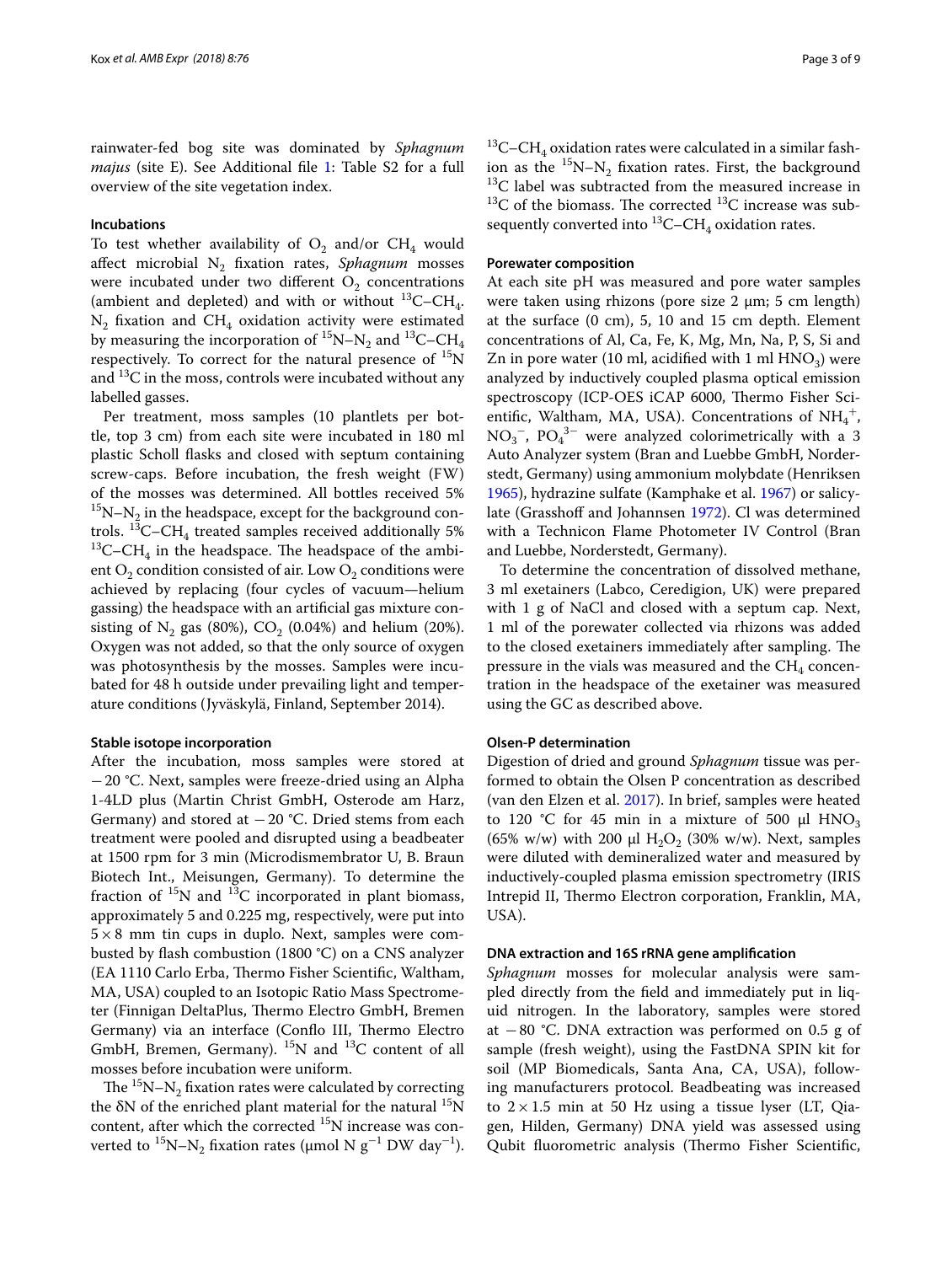Waltham, MA, USA). Barcoded 16S rRNA gene amplicon library was prepared with a 2 step PCR protocol (Berry et al. [2011\)](#page-7-23). Used primers targeted the V3–V4 region of the 16S rRNA gene of most bacteria (341F-785R; Klindworth et al.  $2013$ ). The 25 μl PCR reactions for the first PCR contained 12.5 μl Quanta perfecta mix (Quantabio, Beverly, MA, USA), 1 μl of each primer (20 μM), 1 μl DNA (0.5 ng/ $\mu$ l). The PCR program consisted of 25 cycles of 95 °C 1 min, 60 °C, 1 min, 72 °C for 2 min, after which final elongation 10 min 72 °C. The obtained PCR products were checked for purity and size on 1.5% agarose gel. PCR products of 7 parallel reactions were pooled and purifed using QIAquick purifcation kit (Qiagen, Hilden, Germany) following manufacturers protocol. The second PCR was performed to barcode all samples (bcPCR). For bcPCR the gene-specific The same PCR primers (341F and 785R) as for the frst PCR reaction were tagged with adapter sequences, specifc barcodes and key sequences at the 5′ end, compatible with Ion Torrent sequencing technology (total 60–62 nucleotides per primer). For each sample six nested bcPCR reactions were conducted in parallel, which were combined after product purity and size control. Subsequently, nested PCR products were purifed using QIAquick purifcation kit (Qiagen, Hilden, Germany) following manufacturers protocol.

# **Amplicon sequencing**

Prior to Ion torrent library construction, concentration and fragment length of samples was determined with a Bioanalyzer 2100 and the High Sensitivity DNA kit (Agilent Technologies, Santa Clara, CA, USA). The libraries were diluted to a fnal concentration of 26 pM. According to manufacturer's protocol the library fragments were attached to Ion Sphere particles using the One Touch instrument and Ion PGM Template OT2 400 kit (Life Technologies, Carlsbad, CA, USA). Subsequently, Ion Sphere particles were loaded on an Ion 318 v2 Chip for the frst run and an Ion 314 v2 chip for the second run, after which the amplicon libraries were sequenced according to manufacturer's protocol using the ION PGM Sequencing 400 Kit, using 850 nucleotide flows. Run 1 (318 chip) resulted in 35,790 reads with an average read length of 132 base pairs. Run 2 resulted in 180,870 reads with an average read length of 275 base pairs.

# **Sequence analysis**

Sequences from both runs were merged resulting in a total of 216,660 reads with an average length of 252 nucleotides. The reads were analysed using Mothur (v1.38; Schloss et al. [2009\)](#page-8-8) and the Mothur 454 SOP (Schloss et al. [2011](#page-8-9)). First, reads were quality fltered on read length (200–450 bp) allowing for homopolymers (maximum 8), a maximum of 2 diferences with the

primer sequence and minimum average quality score of 20 over a window of 50 base pairs. Improved reads were aligned to the Silva nr database (release v123) (Quast et al. [2013\)](#page-8-10). Chimera's were removed using Uchime. Next, reads were classifed at bootstrap value of 80%, after which the unwanted and non-target lineages Archaea, Eukaryota, chloroplast, mitochondria and unknown were removed. The final dataset from which OTUs were clustered consisted of 49,975 sequences of which 16,493 were unique, with an average read length of 221 nucleotides (for a detailed overview of quality fltering see Additional fle [1](#page-6-0): Table S3). OTU's were clustered using the average clustering algorithm at a cut off of 0.03, followed by singleton removal and resulted in 2001 OTUs. Sequences were deposited in NCBI SRA under project number PRJNA432031.

#### **Statistical analysis**

Data was analyzed using R version 3.4.0 by the R Development Core Team [\(2017\)](#page-8-11). Normality of the residuals was tested using Shapiro–Wilk's normality test (statspackage). Homogeneity of variance was tested using Levene's test (car-package). In the analysis of  $N_2$  fixation,  $CH<sub>4</sub>$  oxidation activity and pore water composition, the sites were grouped based on their nutritional trophic state, resulting in the levels: mesotrophic and oligotrophic sites. Grouping was only allowed if the diference between species was not significant ( $p > 0.05$ ), which was tested first using a one-way ANOVA. N<sub>2</sub> fixation activity data was transformed by square root transformation to permit parametric tests. Next, differences in  $N_2$  fixation activity under the different  $O_2$  conditions, presence of  ${}^{13}C$ –CH<sub>4</sub> and sites (oligotrophic or mesotrophic), were tested using a 3-way ANOVA (stats-package; for sample size (n) see Additional file [1](#page-6-0): Table S5).  $^{13}$ C–CH<sub>4</sub> oxidation activity data was normally distributed. Diferences in activity between the two oxygen treatments and sites were tested using a 2-way ANOVA (stats-package). All graphs were constructed in R using ggplot2.

For downstream analysis of the community composition the OTU table and taxonomy fles generated by Mothur, were imported into R and analyzed using phyloseq (McMurdie and Holmes [2013](#page-7-25)).

# **Results**

# **Porewater composition**

The oligotrophic sites were more acidic compared to the mesotrophic sites and contained less dissolved  $CH<sub>4</sub>$  (see Additional file [1:](#page-6-0) Figure S1). Concentrations of  $NH_4^+$ ,  $NO_3^-$  and  $PO_4^-$  were lowest in the rainwater fed bog (not shown) and were present in slightly higher concentrations in both oligotrophic and mesotrophic fens. Moreover, both oligotrophic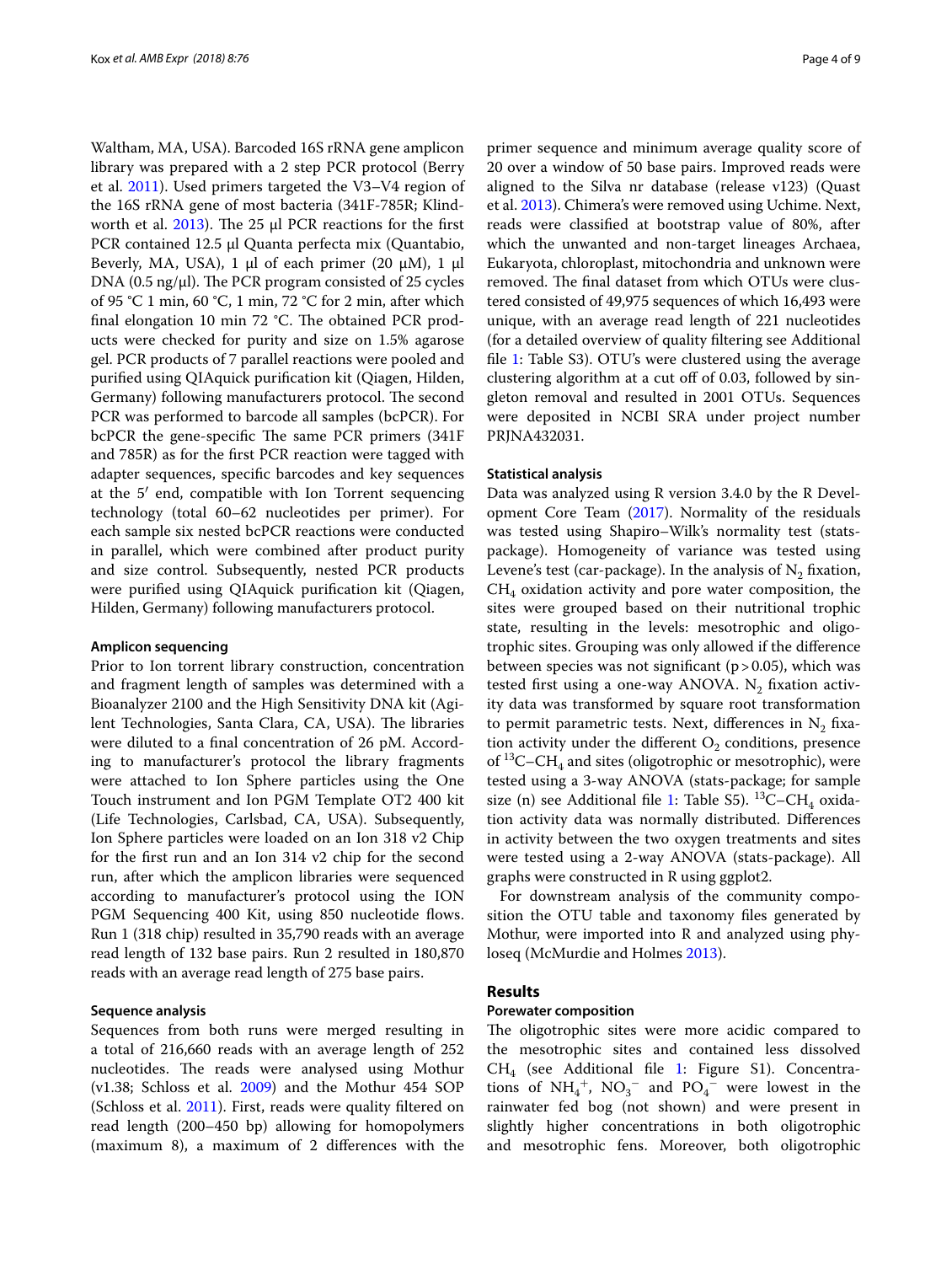and mesotrophic fens showed overall higher elemental concentrations of S, Fe Mg, K and Ca, compared to the bog. Olsen P was higher in mosses originating from mesotrophic sites  $(0.65 \pm 0.02 \mu \text{mol} \text{P} \text{g}^{-1} \text{DW}$ , see Additional fle [1:](#page-6-0) Figure S2) than in oligotrophic sites  $(0.54 \pm 0.01 \mu$ mol P g<sup>-1</sup> DW).

# **N2 fxation and CH4 oxidation activity**

 $N_2$  fixation rates as measured by  $15N-N_2$  incorporation were similar in all sites (mesotrophic  $1.6 \pm 0.4$  and oligotrophic  $1.5 \pm 0.4$  µmol  $^{15}$ N–N<sub>2</sub>  $g^{-1}$  DW day<sup>-1</sup>). The N<sub>2</sub> fixation rates were not affected by <sup>13</sup>C–CH<sub>4</sub> addition (p > 0.05), but were affected by absence of  $O_2$  (F<sub>1,16</sub> = 6.40)  $p=0.022$ ; see Fig. [1\)](#page-4-0). Incubation under low  $O<sub>2</sub>$  conditions yielded higher N<sub>2</sub> fixation activity (2.0 $\pm$ 0.5 µmol <sup>15</sup>N–  $N_2$   $g^{-1}$  DW day<sup>-1</sup>) compared to incubations at ambient  $O_2$  conditions (0.8 ± 0.2 μmol <sup>15</sup>N–N<sub>2</sub> g<sup>-1</sup> DW day<sup>-1</sup>).

 $CH<sub>4</sub>$  oxidation occurred in all incubations, and <sup>13</sup>C–  $CH<sub>4</sub>$  incorporation was similar (p > 0.05) in all incubations (overall rate  $12.0 \pm 1.1$  µmol <sup>13</sup>C–CH<sub>4</sub> g<sup>-1</sup> DW day<sup>-1</sup>) (Fig. [2\)](#page-4-1).

# **Microbial community analysis**

The bacterial community analysis showed that the *Proteobacteria* were the most dominant phylum in all samples (Fig. [3\)](#page-5-0). In the oligotrophic fen samples *Alphaproteobacteria* were the most abundant class present (>50% within phylum *Proteobacteria;* see Fig. [3](#page-5-0) and Additional fle [1](#page-6-0):



<span id="page-4-1"></span>Figure S4). The most abundant families within the *Alphaproteobacteria* are: *Acetobacteraceae* and the *Caulobacteraceae*. The other phyla that made up at least 1% of

<span id="page-4-0"></span>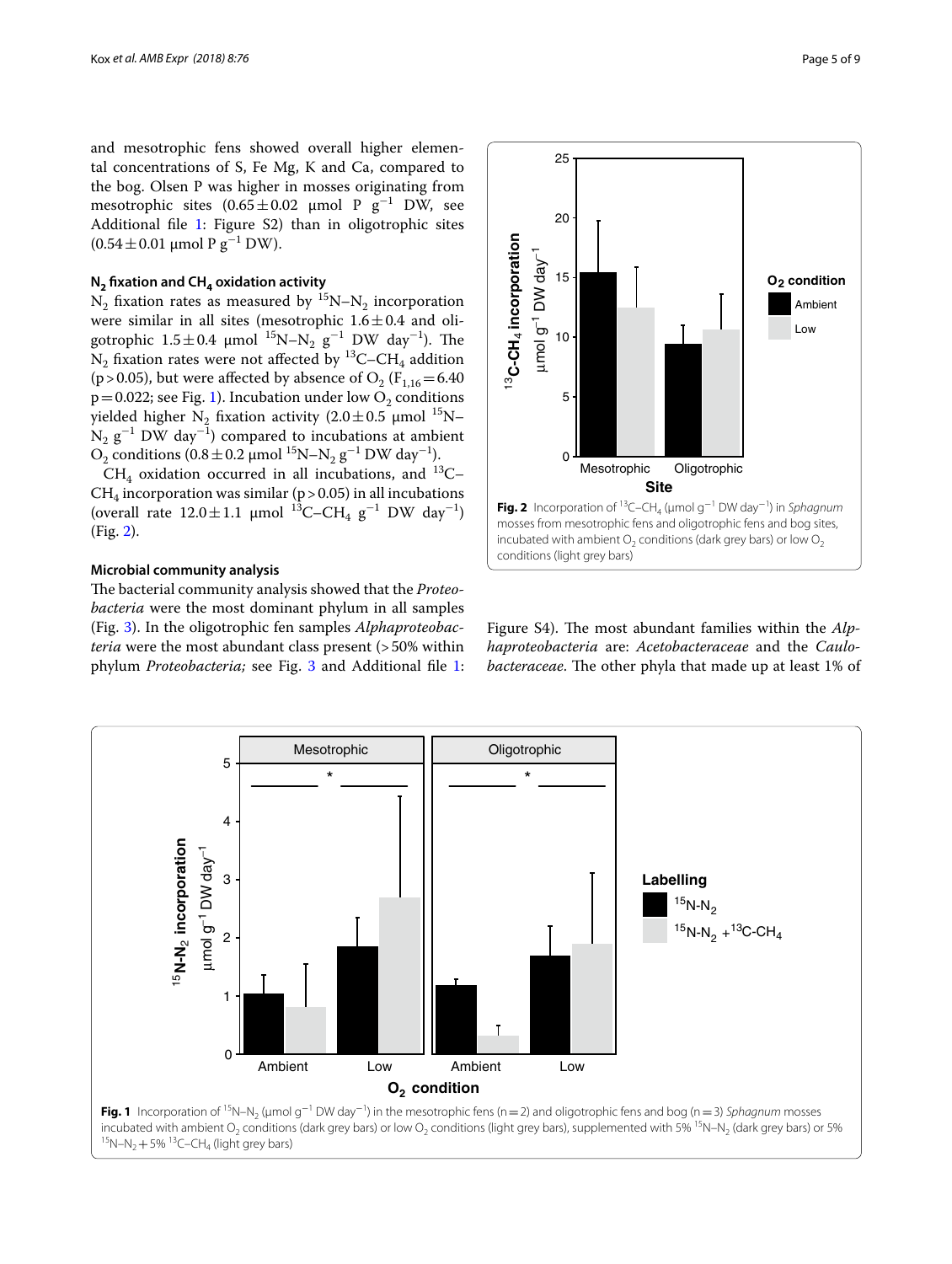

<span id="page-5-0"></span>the microbial community and that appeared to be present in all sites were the *Acidobacteria*, *Verrucomicrobia* and the *Planctomycetes* (Fig. [3\)](#page-5-0). The phylum of *Acidobacteria* had a comparable relative abundance across all sites. In contrast, the *Bacteroidetes and Cyanobacteria* were only present in some sites. Genuine methanotrophic proteobacterial 16S rRNA sequences (type I and type II) were less than 0.1% in relative abundance in all samples.

In the mesotrophic sites, higher microbial diversity was observed (see Additional fle [1](#page-6-0): Figure S3) compared to the oligotrophic sites. *Verrucomicrobia* were relatively less abundant in the mesotrophic sites compared to the oligotrophic sites, whereas the *Bacteroidetes* (4% of total reads) and *Cyanobacteria* (3% of total reads) were more abundantly found in the mesotrophic sites.

# **Discussion**

This study aimed to elucidate the effect of  $CH_4$  and  $O_2$ availability on  $N_2$  fixation activity in oligotrophic and mesotrophic *Sphagnum*-dominated peatlands. Biological  $N_2$  fixation activity was expected to be stimulated by the presence of  $CH_4$  and the absence of  $O_2$ . For the site efect (oligotrophic vs. mesotrophic), expectations were not so clear-cut, as diferent confounding factors play a role. Higher availability of N in mesotrophic sites may decrease the demand for biological  $N_2$  fixation, while higher P content may lead to relative N scarcity. Also, the

better bufering and higher pH of mesotrophic sites may be favorable for  $N<sub>2</sub>$  fixation.

In the oligotrophic study sites, however, very low concentrations of the N compounds nitrate and ammonium, typical for oligotrophic conditions, were not found (Additional fle [1:](#page-6-0) Figure S1); they were comparable to concentrations at the mesotrophic sites. Also the N:P relation in porewater was similar, so that no bigger relative N scarcity could be diagnosed for the oligotrophic site. Only in the biomass, slightly higher Olsen P refected a generally higher availability of P in the mesotrophic site. Taken together, this may explain why  $N_2$  fixation rates as measured by  $15N-N_2$  incorporation did not differ between nutritional mesotrophic and oligotrophic trophic states. This is in contrast with recent observations by a study of Van den Elzen et al. ([2017](#page-8-4)), where it was found that  $N_2$ fxation is stimulated by more bufered conditions and higher phosphorus availability. It is possible that  $N_2$  fixation rates in our research were afected by other factors such as the relative dry period in which samples were taken or lack of certain trace elements (Vitousek et al. [2013](#page-8-12); Warren et al. [2017\)](#page-8-6).

Methane addition lead to significant uptake of  $^{13}C CH_4$  derived carbon, but did not affect  $N_2$  fixation rates compared to controls, indicating that  $CH_4$  dependent  $N_2$ fixation is probably not a major contributor to  $N_2$  fixation in the studied ecosystem. These results are similar to fndings of both Leppänen et al. [\(2014](#page-7-17)) and Warren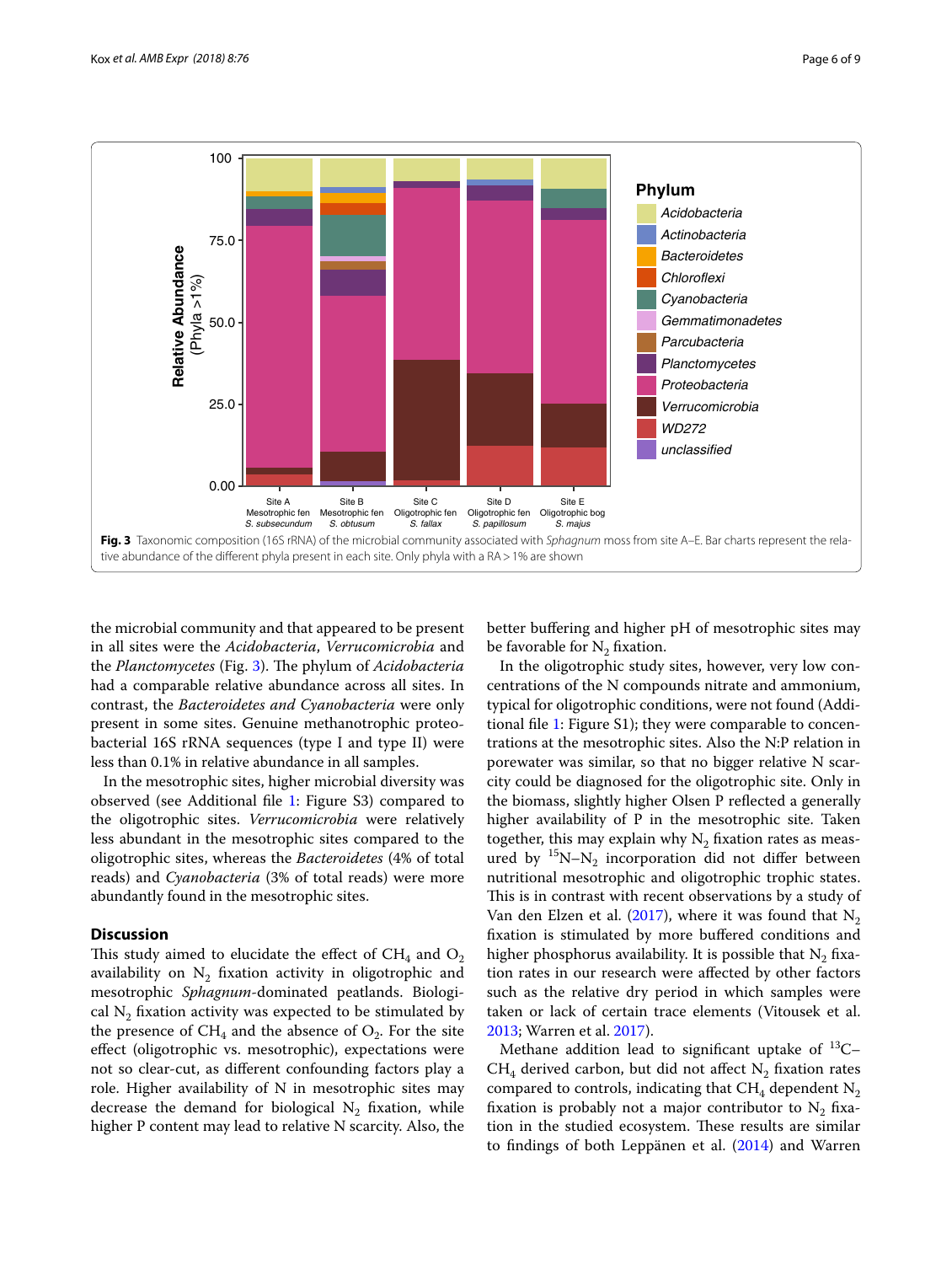et al. [\(2017](#page-8-6)). In both studies the addition of methane to batch incubations with Sphagnum did not affect  $N<sub>2</sub>$  fixation activity either. Furthermore, both studies showed much lower  $CH<sub>4</sub>$  oxidation activity than observed in the present study, questioning the possibility of an  $N<sub>2</sub>$ -fixing life style of the methanotroph (Ho and Bodelier [2015](#page-7-18)). Although methanotrophs comprised less than 0.1% of the 16S rRNA, this alone does not exclude them from being a major contributor to  $N<sub>2</sub>$  fixation. Recently Bae et al. ([2018\)](#page-7-26) showed that archaea constituting only 0.27% of the microbial community could account for 44% of the N fixed in an Florida peat system. In addition,  $N_2$  fixation rates may difer over seasons (Lett and Michelsen [2014](#page-7-27)) and thus the microbial guilds actively performing  $N<sub>2</sub>$  fixation may vary with season. To further confirm which  $N_2$ fxing microorganisms are active, transcriptomic studies combined with activity assays over diferent seasons are required in future studies.

In contrast to  $CH_4$  addition,  $O_2$  depletion did stimulate  $N<sub>2</sub>$  fixation. While the mosses in the incubation bottles did produce  $O_2$  as they performed oxygenic photosynthesis during the day, the nevertheless lower  $O<sub>2</sub>$  level resulted in higher  $N_2$  fixation rates compared to the ambient  $O_2$  levels, which is in line with our hypothesis. The nitrogenase enzyme that is responsible for  $N_2$  fixation is irreversibly inhibited by  $O_2$  in most microorganisms (Vitousek et al. [2002\)](#page-8-13). Our fnding indicates that activity of diazotrophs might be strongly controlled by the oxygen concentration, and therefore by depth, position under or above the water level and the current rate of photosynthesis of *Sphagnum*. N<sub>2</sub> fixation might be higher in the dark than in the light, due to  $O_2$  release by *Sphagnum* during the light period.

The  $CH_4$  oxidation rates observed in this study are comparable to  $CH<sub>4</sub>$  oxidation rates measured in other *Sphagnum* mosses (Kip et al. [2010](#page-7-15)). The CH<sub>4</sub> oxidation rates were slightly higher in the mesotrophic sites probably due to higher pH. High  $CH<sub>4</sub>$  oxidation activity is essential for methanotrophs in order to fulfl the high energy required for  $N<sub>2</sub>$  fixation (Ho and Bodelier [2015](#page-7-18)). With these high  $CH_4$  oxidation rates, energy seems not the limiting factor for  $CH_4$  dependent N<sub>2</sub> fixation. Taken together it seems highly unlikely that  $CH<sub>4</sub>$  dependent N<sub>2</sub> fxation is a major N-supplier to the N-pool of the *Sphagnum* mosses investigated in this study.

# **Microbial community composition**

The observed microbial community composition of the *Sphagnum* associated microbial community is comparable to the composition found in other studies (Bragina et al. [2012](#page-7-13), [2014;](#page-7-14) Kox et al. [2016\)](#page-7-9) with the *Proteobacteria* as dominant phylum (Bragina et al. [2011](#page-7-28), [2014;](#page-7-14) Put-kinen et al. [2014](#page-8-14)). The potential to perform  $N_2$  fixation has been reported for many phylogenetic groups (Zehr et al. [2003](#page-8-15); Dixon and Kahn [2004](#page-7-29); Khadem et al. [2010](#page-7-30)), of which the *Alphaproteobacteria*, *Cyanobacteria*, *Bacteroidetes* and *Verrucomicrobia* were present in our study. The *Alphaproteobacteria* which were present in all sites, have previously been identifed as potentially important N2 fxing partners of *Sphagnum* mosses (Bragina et al. [2012](#page-7-13); Vile et al. [2014](#page-8-2)). RT-qPCR and/or transcriptomic sequencing were not performed in this study, therefore we can only speculate which  $N_2$  fixers were active.

When we compare the diferent sites, it is apparent that the oligotrophic fens only contain a limited number of cyanobacterial species, whereas the mesotrophic fens do contain more *Cyanobacteria*. Potentially the *Cyanobacteria* may have been afected by the nutrient availability in the peatland, with them becoming more abundant with higher nutrient and productivity levels. The Verrucomicrobial OTU count increased from mesotrophic to the oligotrophic sites, this suggests that species of *Verrucomicrobia* might thrive better under more oligotrophic con-ditions (Bragina et al. [2015\)](#page-7-31). The high relative abundance of *Verrucomicrobia* present in the peat mosses have been found in earlier studies as well (Putkinen et al. [2014](#page-8-14); Bragina et al. [2014\)](#page-7-14). Future isolation of Verrucomicrobial species and physiological studies should reveal their metabolic potential with respect to  $N_2$  fixation and CH<sub>4</sub> oxidation.

Up to this point, factors controlling  $N_2$  fixation in *Sphagnum* mosses have yielded contrasting results. This study has focused on the effect of  $O_2$  and  $CH_4$  on  $N_2$  fixation activity in *Sphagnum* mosses in oligotrophic and mesotrophic subarctic peatlands. Based upon the results we conclude that  $CH_4$  dependent N<sub>2</sub> fixation was not a major source of nitrogen for *Sphagnum* mosses at the studied sites. The microbial community associated with *Sphagnum* was dominated by *Proteobacteria* (mainly *Alphaproteobacteria*), which is comparable to other studies. Future studies should combine feld and mesocosm studies, with activity assays, community analysis and transcriptomic data to uncover controls of biological nitrogen fxation in *Sphagnum* mosses.

# **Additional fle**

<span id="page-6-0"></span>Additional file 1. Supplementary tables and figures.

### **Authors' contributions**

MARK, KFE, MSMJ and SLA designed the experiments; MARK, KFE, SLA, and TP sampled the peat mosses and performed the experiments; MARK and MAHJvK analysed the data. The manuscript was written by MARK, MAHJvK and MSMJ. All co-authors iteratively reviewed the manuscript prior to submission. All authors read and approved the fnal manuscript.

#### **Author details**

<sup>1</sup> Department of Microbiology, Radboud University, Nijmegen, The Netherlands.<sup>2</sup> Department of Biological and Environmental Science, University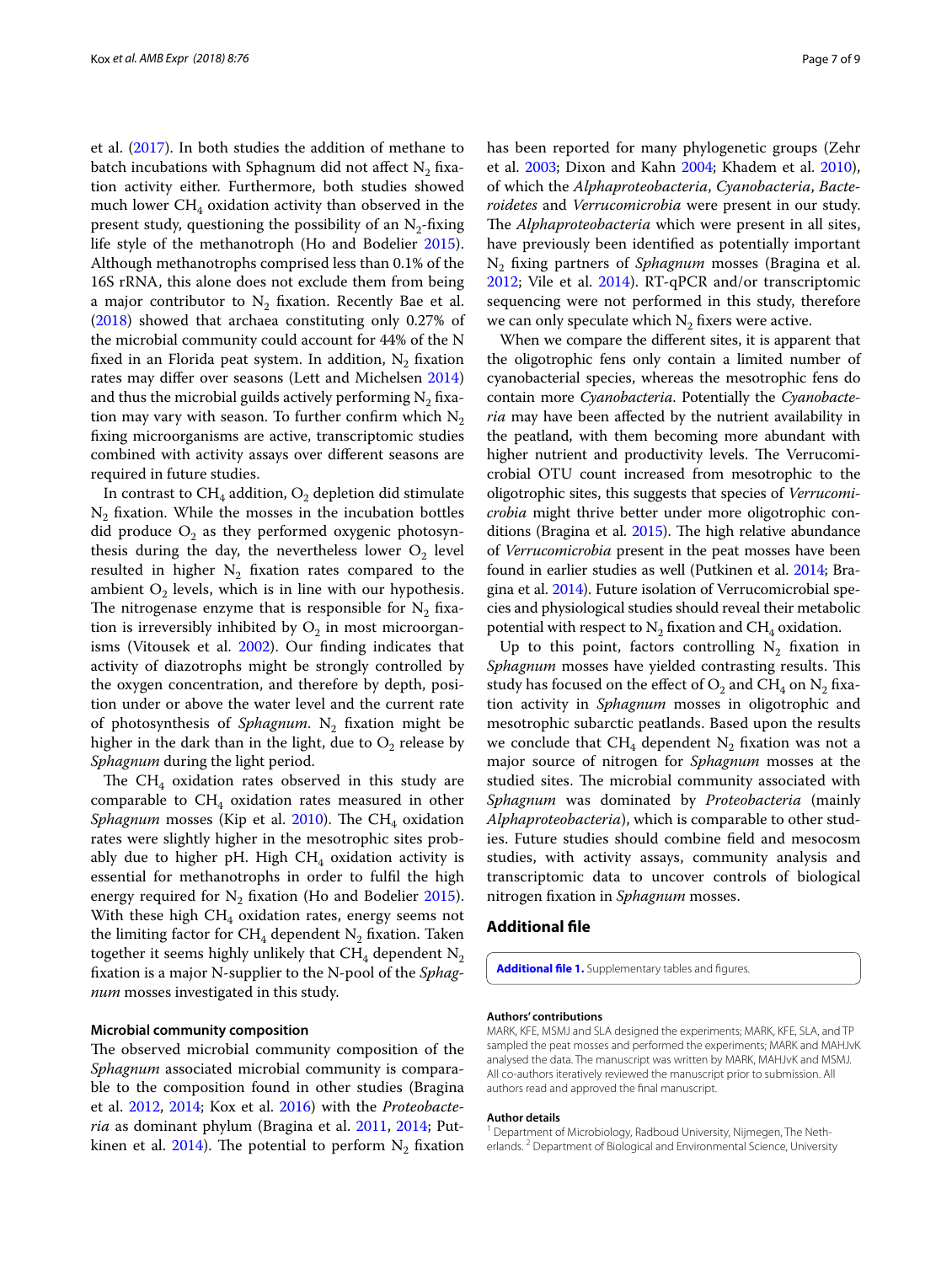of Jyväskylä, PO Box 35, 40014 Jyväskylä, Finland.<sup>3</sup> Department of Environmental and Biological Sciences, University of Eastern Finland, PO Box 1627, 70211 Kuopio, Finland. 4 Natural Resources Institute Finland, PO Box 2, 00791 Helsinki, Finland.

# **Acknowledgements**

Marja Tiirola is thanked for feedback on the experiments and manuscript. Jeroen Frank is thanked for setting up bioinformatics pipelines and for useful discussions on 16S rRNA gene diversity analysis.

#### **Competing interests**

The authors declare that they have no competing interests.

#### **Availability of data and materials**

All sequencing data has been deposited in the NCBI SRA database, Project Number PRJNA432031.

# **Consent for publication**

Not applicable.

# **Ethics approval and consent to participate**

Not applicable.

#### **Funding**

M.A.R.K. was supported by European Research Council Ecomom 339880 to M.S.M.J., who was further supported by the Netherlands Organisation for Scientifc Research (SIAM Gravitation Grant 024 002 002 and Spinoza Award). K.F.E. was supported by the Netherlands Organisation for Scientifc Research (Veni Grant 863.13.007). M.A.H.J.v.K. was supported by Technology Foundation STW (Grant 13146). S.L.A. was supported by Academy of Finland project 260797 and the European Research Council Consolidator project Micro-RIP (615146).

# **Publisher's Note**

Springer Nature remains neutral with regard to jurisdictional claims in published maps and institutional afliations.

Received: 24 March 2018 Accepted: 28 April 2018 Published online: 05 May 2018

#### **References**

- <span id="page-7-26"></span>Bae HS, Morrison E, Chanton JP, Ogram A (2018) Methanogens are major contributors to nitrogen fxation in soils of the Florida Everglades. Appl Environ Microbiol.<https://doi.org/10.1128/aem.02222-17>
- <span id="page-7-11"></span>Berg A, Danielsson Å, Svensson BH (2012) Transfer of fxed-N from N2-fxing *cyanobacteria* associated with the moss *Sphagnum riparium* results in enhanced growth of the moss. Plant Soil 362:271–278. [https://doi.](https://doi.org/10.1007/s11104-012-1278-4) [org/10.1007/s11104-012-1278-4](https://doi.org/10.1007/s11104-012-1278-4)
- <span id="page-7-23"></span>Berry D, Mahfoudh KB, Wagner M, Loy A (2011) Barcoded primers used in multiplex amplicon pyrosequencing bias amplifcation. Appl Environ Microbiol 77:7846–7849.<https://doi.org/10.1128/AEM.05220-11>
- <span id="page-7-28"></span>Bragina A, Berg C, Cardinale M, Shcherbakov A, Chebotar V, Berg G (2011) *Sphagnum* mosses harbour highly specifc bacterial diversity during their whole lifecycle. ISME J 6:1–12. <https://doi.org/10.1038/ismej.2011.151>
- <span id="page-7-13"></span>Bragina A, Maier S, Berg C, Müller H, Chobot V, Hadacek F, Berg G (2012) Similar diversity of *Alphaproteobacteria* and nitrogenase gene amplicons on two related *Sphagnum* mosses. Front Microbiol 2:1–10. [https://doi.](https://doi.org/10.3389/fmicb.2011.00275) [org/10.3389/fmicb.2011.00275](https://doi.org/10.3389/fmicb.2011.00275)
- <span id="page-7-14"></span>Bragina A, Oberauner-Wappis L, Zachow C, Halwachs B, Thallinger GG, Müller H, Berg G (2014) The *Sphagnum* microbiome supports bog ecosystem functioning under extreme conditions. Mol Ecol. [https://doi.org/10.1111/](https://doi.org/10.1111/mec.12885) [mec.12885](https://doi.org/10.1111/mec.12885)
- <span id="page-7-31"></span>Bragina A, Berg C, Berg G (2015) The core microbiome bonds the Alpine bog vegetation to a transkingdom metacommunity. Mol Ecol 24:4795–4807. <https://doi.org/10.1111/mec.13342>
- <span id="page-7-2"></span>Clymo RS (1963) Ion exchange in *Sphagnum* and its relation to bog ecology. Ann Bot 27:309–324. <https://doi.org/10.1093/oxfordjournals.aob.a083847>
- <span id="page-7-3"></span>Clymo RS (1964) The origin of acidity in *Sphagnum* bogs. Bryologist 67:427. <https://doi.org/10.2307/3240768>
- <span id="page-7-29"></span>Dixon R, Kahn D (2004) Genetic regulation of biological nitrogen fxation. Nat Rev Microbiol 2:621–631. <https://doi.org/10.1038/nrmicro954>
- <span id="page-7-5"></span>Fritz C, Lamers LPM, Riaz M, van den Berg LJL, Elzenga TJTM (2014) *Sphagnum* mosses-masters of efficient N-uptake while avoiding intoxication. PLoS ONE 9:1–11.<https://doi.org/10.1371/journal.pone.0079991>
- <span id="page-7-0"></span>Gorham E (1991) Northern peatlands: role in the carbon cycle and probable responses to climatic warming. Ecol Appl 1:182–195
- <span id="page-7-22"></span>Grasshof K, Johannse H (1972) New sensitive and direct method for automatic determination of ammonia in seawater. J Cons 34:516–521
- <span id="page-7-10"></span>Hardy RW, Holsten RD, Jackson EK, Burns RC (1968) The acetylene-ethylene assay for  $N<sub>2</sub>$  fixation: laboratory and field evaluation. Plant Physiol 43:1185–1207
- <span id="page-7-20"></span>Henriksen A (1965) An automated method for determining low-level concentrations of phosphate in fresh and saline waters. Analyst 90:29–34
- <span id="page-7-18"></span>Ho A, Bodelier PL (2015) Diazotrophic methanotrophs in peatlands: the missing link? Plant Soil 389:185–196. [https://doi.org/10.1007/](https://doi.org/10.1007/s11104-015-2393-9) [s11104-015-2393-9](https://doi.org/10.1007/s11104-015-2393-9)
- <span id="page-7-21"></span>Kamphake LJ, Hannah SA, Cohen JM (1967) Automated analysis for nitrate by hydrazine reduction. Water Res 1:205–216
- <span id="page-7-30"></span>Khadem AF, Pol A, Jetten MSM, den Camp HJMO (2010) Nitrogen fxation by the verrucomicrobial methanotroph "*Methylacidiphilum fumariolicum*"SolV. Microbiology 156:1052–1059
- <span id="page-7-15"></span>Kip N, van Winden JF, Pan Y, Bodrossy L, Reichart GJ, Smolders AJP, Jetten MSM, Damsté JSS, den Camp HJMO (2010) Global prevalence of methane oxidation by symbiotic bacteria in peat-moss ecosystems. Nat Geosci 3:617–621
- <span id="page-7-24"></span>Klindworth A, Pruesse E, Schweer T, Peplies J, Quast C, Horn M, Glöckner FO (2013) Evaluation of general 16S ribosomal RNA gene PCR primers for classical and next-generation sequencing-based diversity studies. Nucleic Acids Res 41:1–11. <https://doi.org/10.1093/nar/gks808>
- <span id="page-7-8"></span>Knorr KH, Horn MA, Borken W (2014) Signifcant non-symbiotic nitrogen fxation in Patagonian ombrotrophic bogs. Glob Change Biol. [https://doi.](https://doi.org/10.1111/gcb.12849) [org/10.1111/gcb.12849](https://doi.org/10.1111/gcb.12849)
- <span id="page-7-16"></span>Kostka JE, Weston DJ, Glass JB, Lilleskov EA, Shaw AJ, Turetsky MR (2016) The *Sphagnum* microbiome: new insights from an ancient plant lineage. New Phytol 211:57–64. <https://doi.org/10.1111/nph.13993>
- <span id="page-7-9"></span>Kox MAR, Lüke C, Fritz C, van den Elzen E, Alen T, Op den Camp HJM, Lamers LPM, Jetten MSM, Ettwig KF (2016) Efects of nitrogen fertilization on diazotrophic activity of microorganisms associated with *Sphagnum magellanicum*. Plant Soil 406:83–100. [https://doi.org/10.1007/](https://doi.org/10.1007/s11104-016-2851-z) [s11104-016-2851-z](https://doi.org/10.1007/s11104-016-2851-z)
- <span id="page-7-19"></span>Laine J (2004) Lakkasuo: a guide to mire ecosystem. Metsäekologian Laitos, Helsinki
- <span id="page-7-4"></span>Larmola T, Leppänen SM, Tuittila ES, Aarva M, Merilä P, Fritze H, Tiirola M (2014) Methanotrophy induces nitrogen fxation during peatland development. Proc Natl Acad Sci USA 111:734–739. [https://doi.org/10.1073/](https://doi.org/10.1073/pnas.1314284111) [pnas.1314284111](https://doi.org/10.1073/pnas.1314284111)
- <span id="page-7-7"></span>Leppänen SM, Salemaa M, Smolander A, Mäkipää R, Tiirola M (2013) Nitrogen fxation and methanotrophy in forest mosses along a N deposition gradient. Environ Exp Bot 90:62–69. [https://doi.org/10.1016/j.](https://doi.org/10.1016/j.envexpbot.2012.12.006) [envexpbot.2012.12.006](https://doi.org/10.1016/j.envexpbot.2012.12.006)
- <span id="page-7-17"></span>Leppänen SM, Rissanen AJ, Tiirola M (2014) Nitrogen fxation in *Sphagnum* mosses is afected by moss species and water table level. Plant Soil. <https://doi.org/10.1007/s11104-014-2356-6>
- <span id="page-7-27"></span>Lett S, Michelsen A (2014) Seasonal variation in nitrogen fxation and efects of climate change in a subarctic heath. Plant Soil 379:193–204. [https://doi.](https://doi.org/10.1007/s11104-014-2031-y) [org/10.1007/s11104-014-2031-y](https://doi.org/10.1007/s11104-014-2031-y)
- <span id="page-7-12"></span>Lindo Z, Nilsson MC, Gundale MJ (2013) *Bryophyte*-*cyanobacteria* associations as regulators of the northern latitude carbon balance in response to global change. Glob Change Biol 19:2022–2035. [https://doi.org/10.1111/](https://doi.org/10.1111/gcb.12175) [gcb.12175](https://doi.org/10.1111/gcb.12175)
- <span id="page-7-1"></span>Malmer N, Albinsson C, Svensson BM, Wallén B (2003) Interferences between Sphagnum and vascular plants: effects on plant community structure and peat formation. Oikos 100:469–482
- <span id="page-7-25"></span>McMurdie PJ, Holmes S (2013) Phyloseq: an R package for reproducible interactive analysis and graphics of microbiome census data. PLoS ONE. <https://doi.org/10.1371/journal.pone.0061217>
- <span id="page-7-6"></span>Postgate JR (1982) Biology nitrogen fxation: fundamentals. Philos Trans R Soc B Biol Sci 296:375–385